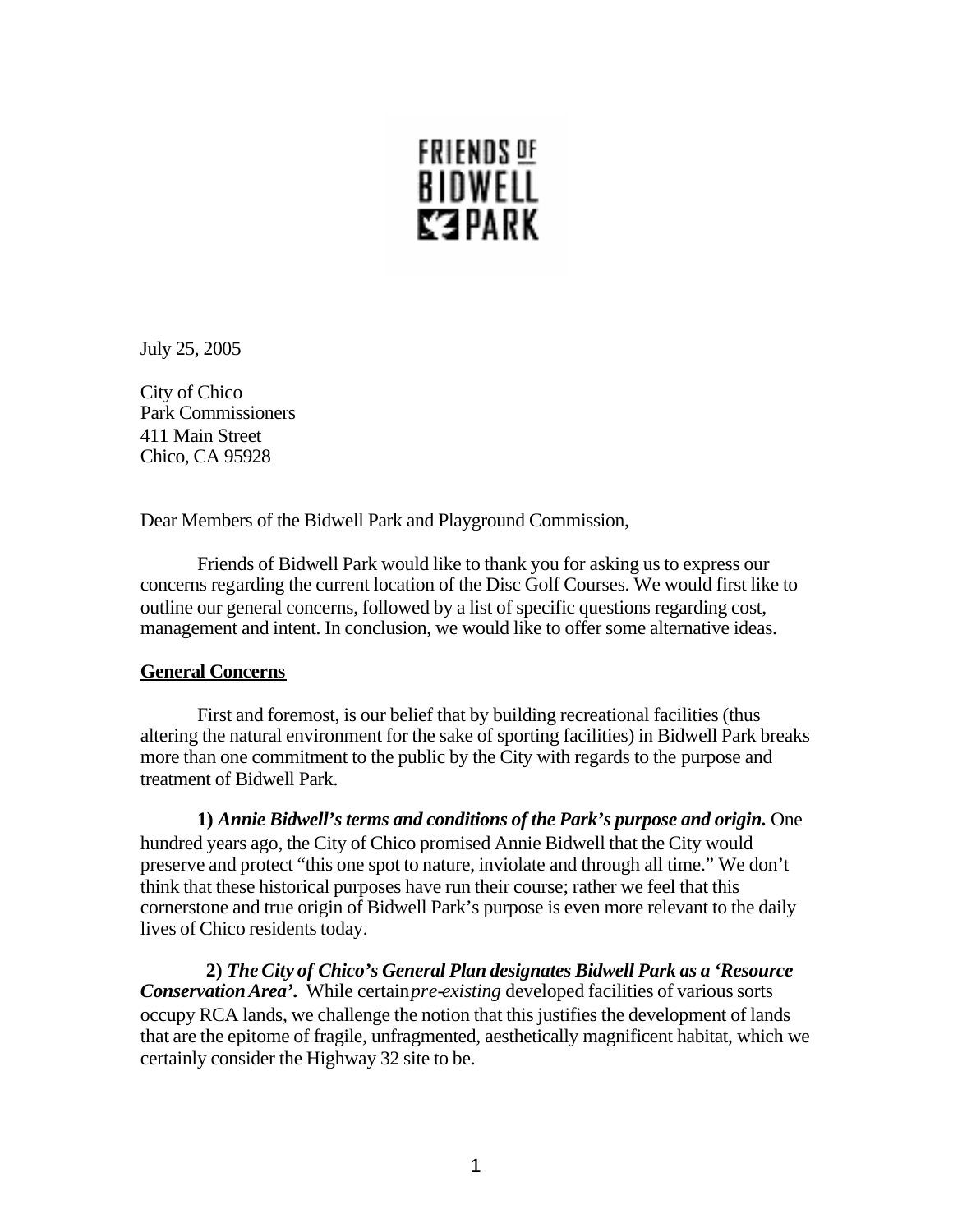We are concerned that the City is no longer committed to designating Upper Park as Resource Conservation Area, and that conservation in Bidwell Park generally is a low priority.

 **3)** *OS-1 Zoning.* This zoning designation does not allow for the development of sports facilities. A super-majority of Council votes is required to change this designation, which indicates the value of undeveloped open space to Chico and cities like ours.

Having open space is what separates us from the endless sea of 'suburbia' that plagues other parts of our state, and the legislative designation of this type of zone is specifically set up to create a balance between the untamed march of economic forces and our own quality of life. Open space provides the contiguous habitat necessary for many native species that would otherwise disappear from our local picture. Many of these species are migratory and so our commitment is but a small part of a much larger picture (regional).

**4)** *1990 Bidwell Park Master Management Plan*. We are not comfortable with the project's planning process that ignored the language and spirit of Bidwell Park's own Management Plan, and feel a return to that Plan's original intention is of paramount concern for the long term viability of the Bidwell Park experience. See pages 1, 5, 10, 12, 13, 27, 30, 38, 53, 55, 58 of the 1990 MMP for specific examples.

The 1990 MMP's perhaps most visionary point is contained in its several objectives and recommendations regarding the interrelationship between the *need* to provide our community with developed recreational facilities *outside* of Bidwell Park, while focusing on passive recreation and natural resource preservation inside of Bidwell Park.

No doubt you are aware of the City's current challenge regarding the funding of 'community style' parks. We support the City's efforts to meet that challenge. It is a challenge that other municipalities across the country face every day as well, some quite successfully.

What we find both frightening and unacceptable is the notion that Bidwell Park's natural qualities – both actual habitat and aesthetic value – should suffer as a result of less creative solutions, absorbing the footprint of yet another well-intentioned activity.

While we agree that recreational facilities are an essential component of our community, we are uncomfortable with the trend of continuing to replace the native vegetation and wildlife in Bidwell Park with manicured fields and courses. We believe these recreational facilities are better suited for centrally located areas that are urban, rather than wild by nature, thus enhancing the qualities of an already populated area.

We believe that by opening Upper Park to the development of the disc golf courses, it will in turn further open the door to other user groups waiting to grab a little piece of the pie. The Park Director has already suggested we consider the development of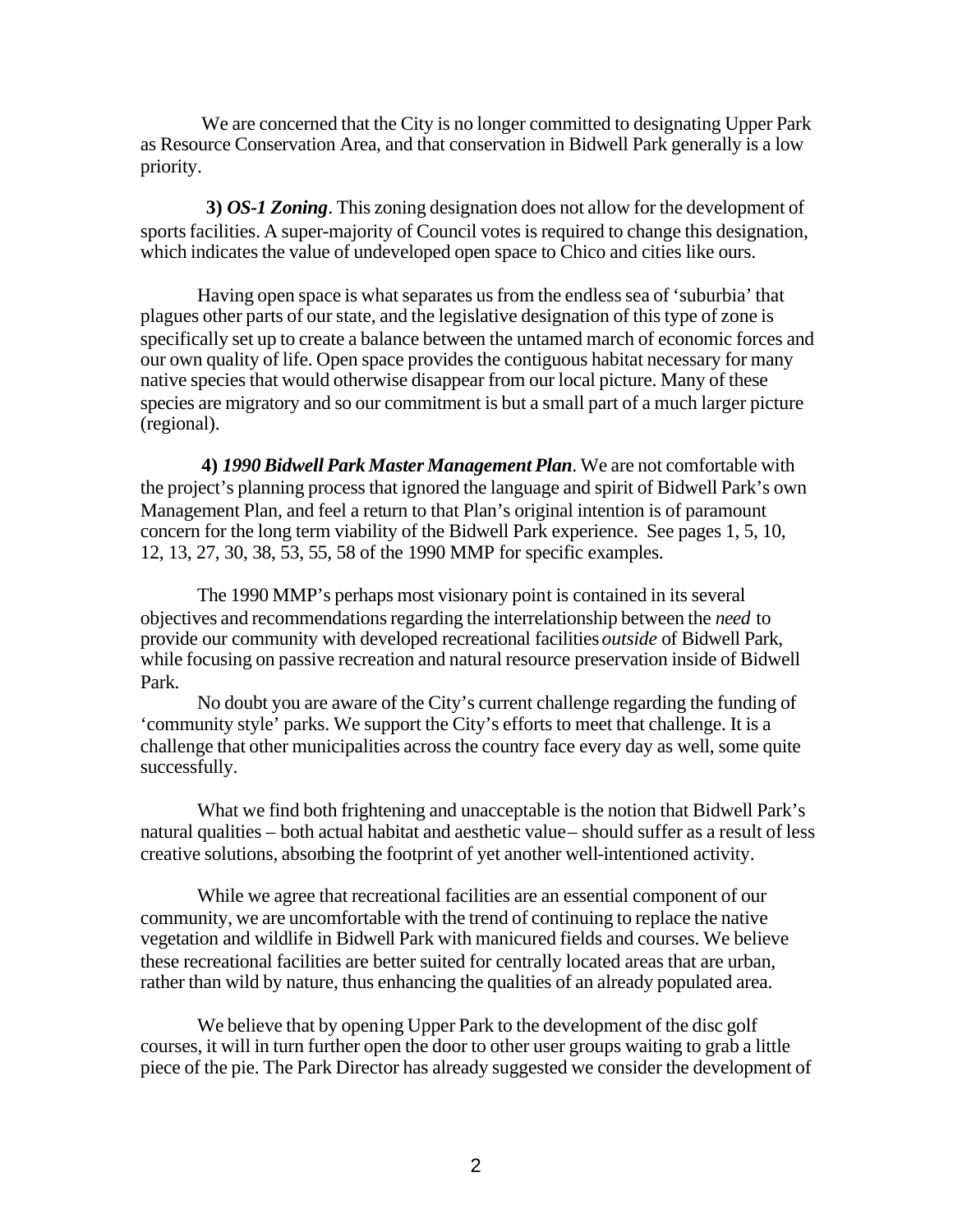an "extreme mountain bike course" and we are aware that an air gun group has also recently ask the City for help in obtaining their own course.

#### **Other concerns that stem from the history of the proposed disc golf facility**:

We are not comfortable with the fact that the City allowed an individual interest to develop their proposed project before environmental review was complete (or even started), and before the site was formally planned. Granted, the City was unaware of the significant impacts that would arise from the sport's popularity. This, however, raises even more concern if the City cannot recognize the potential impacts that come with increased park use – an inevitability with our growing population – that trigger the need to *more* carefully manage Bidwell Park. Recognizing this, it is difficult for us to sympathize with the City regarding course development.

Concerns over Park policy are accompanied by our concerns over the natural resources of the proposed project site, which we consider to be very fragile by nature given the thin erosion-prone soils. These concerns– especially soils, but also habitat issues and native plant populations including ancient Blue Oak trees– are amplified when the long-term view of the site is taken into account.

Allowing the disc golf facility thus far has significantly affected the resources on the site; native plant and wildlife diversity is declining, rare populations are declining, soil compaction is extensive and visible from aerial photographs. Oak trees on the fairways are being damaged either directly from being used as an obstacle or cumulatively from soil compaction. Furthermore, this facility severely fragments the biological communities of the area and also increases the overall edge effect on Upper Park. Disturbed areas become vulnerable to the invasion of more aggressive non-native plants, thus jeopardizing this area and adjacent areas of Upper Park that are still dominated by native species.

We also consider the potential for wildfire to be increased. Hundreds of cigarettes butts can be found on the site and several fires have been reported at the site in the last few years. A catastrophic fire would forever alter Bidwell Park. A wildfire in this area could also threaten adjacent homes as well as the California State University's Big Chico Creek Ecological Reserve.

We do, however, recognize the valid desires of the disc golf community in seeking an officially acknowledged course site in the community, and encourage the City to seek alternative course sites *outside* of Bidwell Park. In fact, the need to discuss alternatives to the Highway 32 site as part of the consideration of the project has been sorely missed. We offer a list of potential sites below.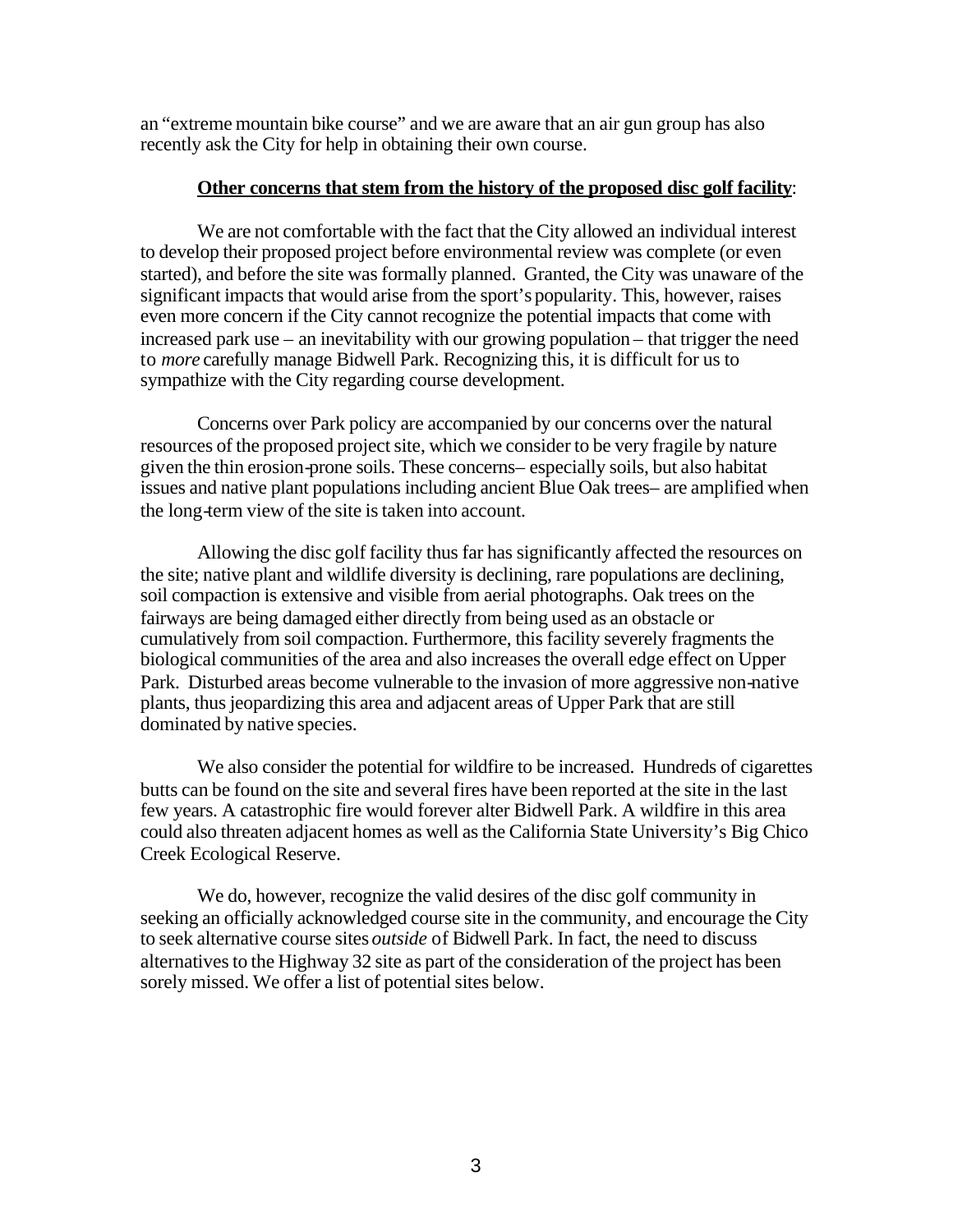## **Questions**

### **Management and Finance**

- 1. Who will manage the facilities? The City, CARD or some yet to be formed organization?
- 2. Will there be a lease? If so, what will be the terms and conditions? How will compliance be measured and what actions will be taken for non-compliance
- 3. How much will it cost to build the course?
- 4. How much will it cost to mitigate for impacts (including 5 years of monitoring)?
- 5. What is the projected yearly maintenance cost (including visits to pick up trash, open and close the gate every day, provide and maintain restrooms, provide law enforcement, etc.)? What will be the source of this funding? Conservatively, We estimate this could cost as much as \$35,000/year.
- 6. How will the funding of the Disc Golf courses impact the fiscal needs of other park maintenance activities?
- 7. Will the City charge a course fee to pay for the maintenance?
- 8. Will the courses be used for tournaments? Large or small? If so, what will be the conditions for tournaments as per 1990 MMP page 30, 2.3, objective 12?
- 9. Will sponsors be able to post signs on the course?
- 10. What will the parking area size be? Will the parking area be able to accommodate tournaments?
- 11. Because the courses are somewhat remote and require motor vehicle access, will the City build another course in town?
- 12. Would the City be obligated to provide another course in the event a fire destroyed the "obstacles" (Blue Oak trees, shrubs) in the existing courses?
- 13. Will the City be responsible for repairing/replacing items vandalized or stolen?

## **Enforcement and Safety**

- 14. Will Cal Trans require a turn-off lane for safe entry into the parking area? If so, what would the cost be? Will Cal Trans require a merge lane for traffic leaving the course, heading towards Chico? If so, what would the cost be?
- 15. How does the City propose to control the prevalent alcohol consumption and smoking on the courses?
- 16. How does the City intend to control the unauthorized expansion of the course(s) and illegal benches?

#### **Impacts to other users and site design**

- 17. Will the course itself be available to other users? (Picnics, people who want to enjoy the view, memorial benches, educational purposes, other sports)?
- 18. Will areas of the 40-acre site be committed to uses other than the sport of disc golf (for instance: passive recreation)?
- 19. How will other uses be designed into the site, in terms of flow and avoidance of conflict?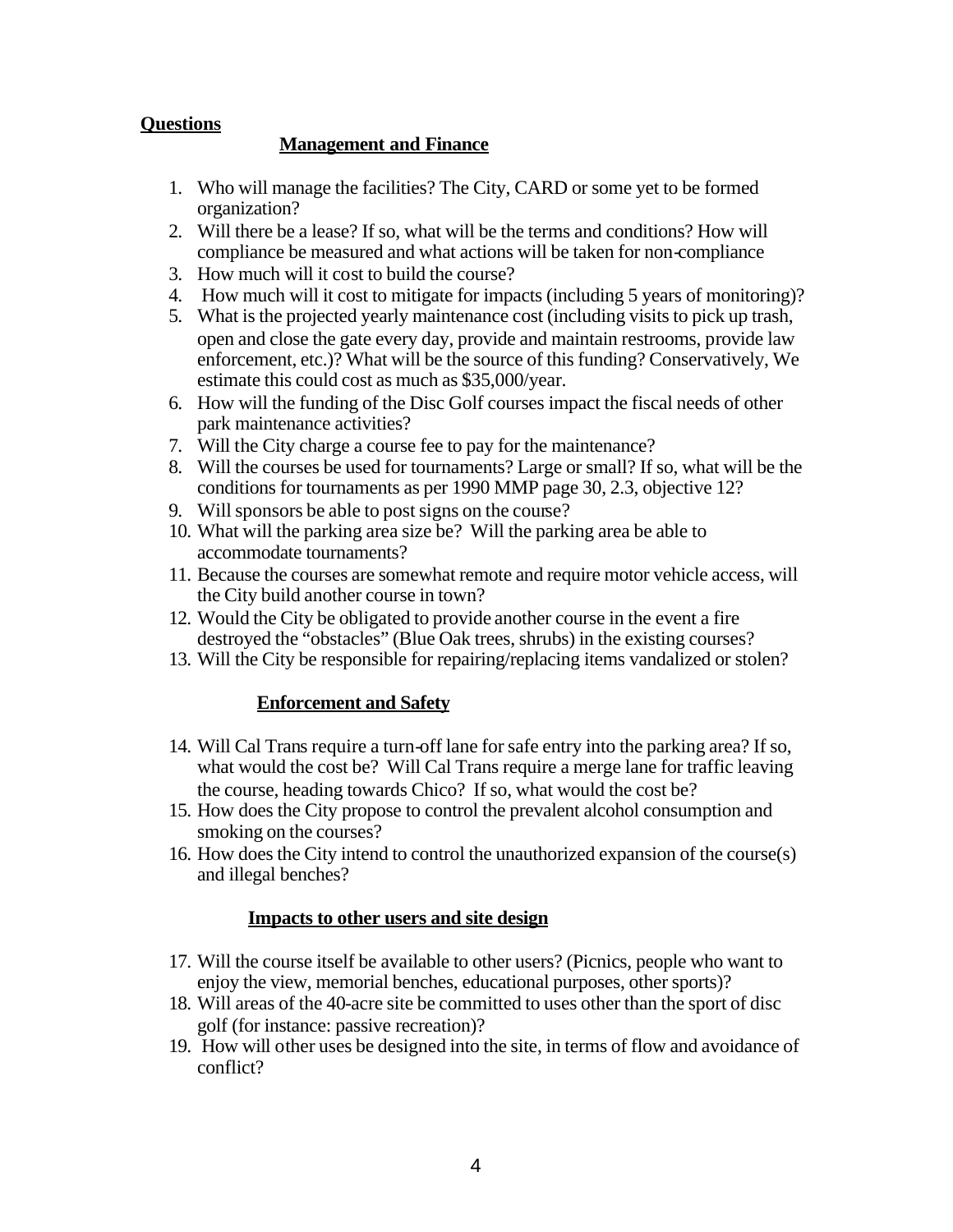20. What is the targeted user group for the proposed project? Beginner/Intermediate or Advanced/Expert?

## **Mitigation and natural resource management**

- 21. What is the City's vision with regards to long-term use intensity? Is the City willing to support the courses no matter the number of players and impacts, or does the City hope to limit the use intensity by an unknown mechanism?
- 22. How will the public be guaranteed that agreed-upon mitigation will be enforced? Chico does not have a good record of following through on required mitigation monitoring. Who will pay for the initial mitigation and ongoing monitoring?
- 23. Will the City pay into the Swainson's hawk mitigation fund? If so, how much?
- 24. Is it the City's intention to abandon the habitat values within the facility's footprint? Or will an attempt be made to retain some habitat value for some species? (i.e. Blue Oak regeneration, bird forage, etc.) If the latter, how will this be accomplished?

# **Possible Alternative Sites**

- 1. 1st and Verbena Park originally slated for a developed recreational park, the City Council recently (1 year ago?) turned its back on BPMMP recommendations to provide off-site developed recreation to relieve pressures on Bidwell Park when they agreed with neighbors to make this Park a natural style park. Still, this is a great spot.
- 2. Sycamore Channel golfers thought it too featureless Man-made obstacles could enhance site.
- 3. Comanche Creek this property is ideal for a City Park.
- 4. Portions of the Tree Improvement Center off the Skyway owned by the Forest Service. Forest Service may sale or lease portions to the City for open space.
- 5. City-owned Humboldt Road Burn Dump Close to schools and bike routes, adjacent to private burn dump where the state may not allow residential structures; a potential buy-back/merge. Once again, man-made obstacles could be a neat fit.
- 6. Diamond Match Property the general plan calls for developments to carry a City Park component, if the developer was willing to include Disc Golf?
- 7. Abandoned railroad right-of-way also near Diamond Match and Comanche Creek somewhat linear, but in conjunction with others...big enough?
- 8. Henshaw and De Garmo Parks if a few D.G. baskets can be creatively installed here, it would take some pressure away from the Hwy 32 sites. As Chico grows, the dispersement of recreational opportunities becomes important.